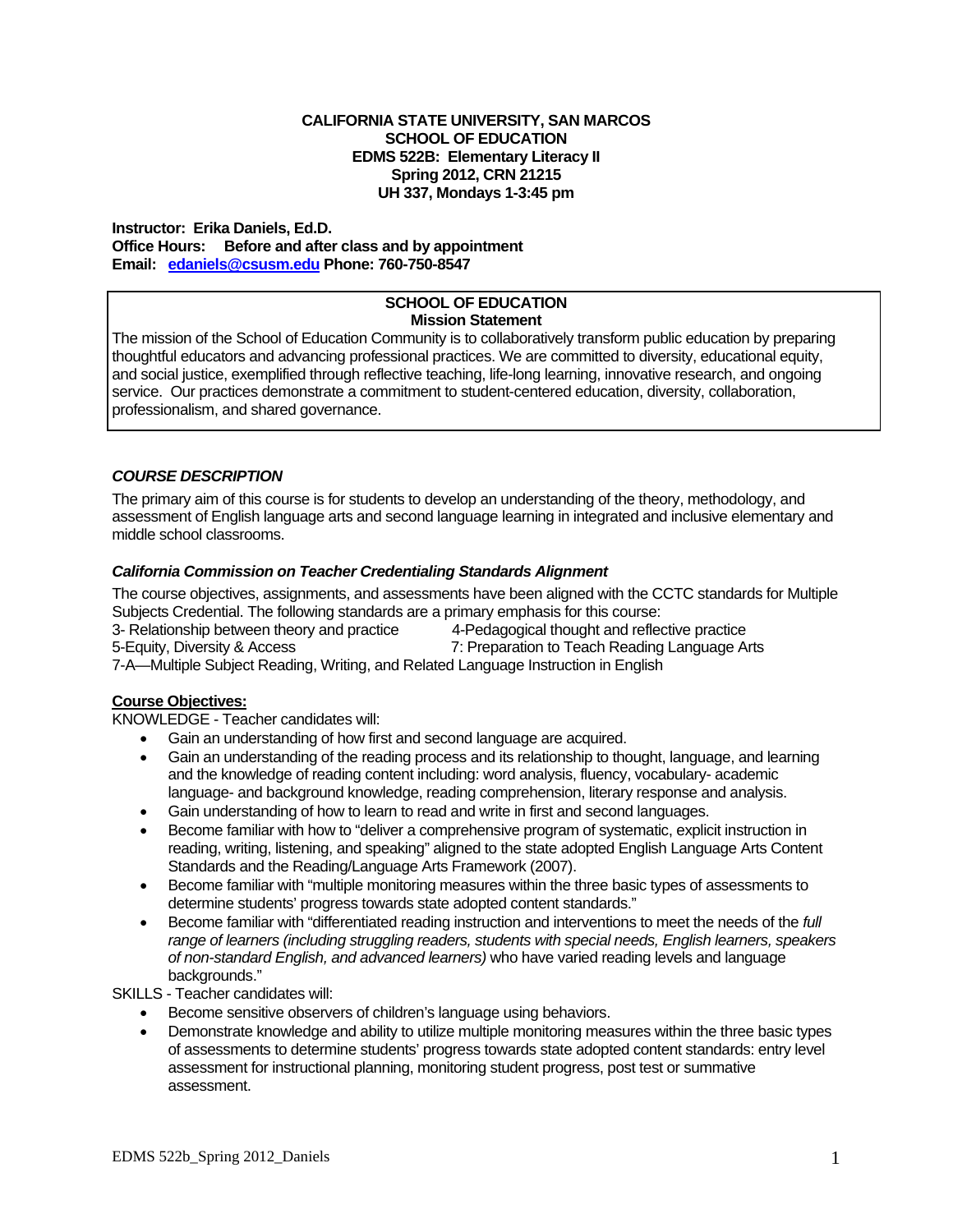- Be able to analyze and interpret results [of children's reading and writing behaviors] to plan effective and differentiated instruction and interventions.
- Demonstrate knowledge of components of effective instructional delivery in reading, writing and listening and speaking.
- Develop the ability to select appropriate materials and instructional strategies to meet the individual needs of students and use "State Board of Education (SBE)-adopted core instructional materials for both instruction and intervention."
- Develop the ability to differentiate literacy instruction in order to provide Universal Access.
- Learn how to organize the classroom for teaching reading and writing to the *full range of learners (including struggling readers, students with special needs, English learners, speakers of non-standard English, and advanced learners)* who have varied reading levels and language backgrounds

ATTITUDES AND VALUES – Teacher candidates will:

- Develop an appreciation for the natural language abilities children possess for processing and producing print.
- To appreciate the need and value of integrating reading writing into all curricular areas
- Affirm the importance of a rich environment for an effective language arts program.
- Develop a sensitivity to and appreciation for culturally and linguistically diverse learners.
- Develop a sensitivity to and appreciation for the importance of reading and writing for students' own personal and professional growth.
- Develop a respect for each student, his/her abilities and background and the student's right to instruction that meets his/her individual needs

## **INFUSED COMPETENCIES**

#### **Authorization to Teach English Learners**

This credential program was specifically designed to prepare teachers for the diversity of languages often encountered in California public school classrooms. The authorization to teach English learners is met through the infusion of content and experiences within the credential program, as well as additional coursework. Students successfully completing this program receive a credential with authorization to teach English learners. *(Approved by CCTC in SB 2042, Program Standards, August, '02.)* 

#### **Special Education**

.

Consistent with the intent to offer a seamless teaching credential in the School of Education, this course demonstrates the collaborative infusion of special education competencies reflecting inclusive educational practices.

#### **Technology**

This course infuses technology competencies to prepare candidates to use technology, emphasizing use in both teaching practice and student learning.

## **All University Writing Requirement**

Writing requirements for this class will be met as described in the assignments. Every course at the university, including this one, must have a writing requirement of at least 2500 words.

#### **STUDENT LEARNING OUTCOMES**

#### **Teacher Performance Expectation (TPE) Competencies**

Teacher Performance Expectations are standards for student teachers. This course is designed to help teachers seeking the Multiple Subjects Credential to develop the skills, knowledge, and attitudes necessary to assist schools and districts implement effective programs for all students. The successful candidate will be able to merge theory and practice in order to realize a comprehensive and extensive educational program for all students.

#### *California Teacher Performance Assessment (CalTPA)*

As of July 1, 2008, all California credential candidates must successfully complete a state-approved system of teacher performance assessment (TPA), to be embedded in the credential program of preparation. At CSUSM,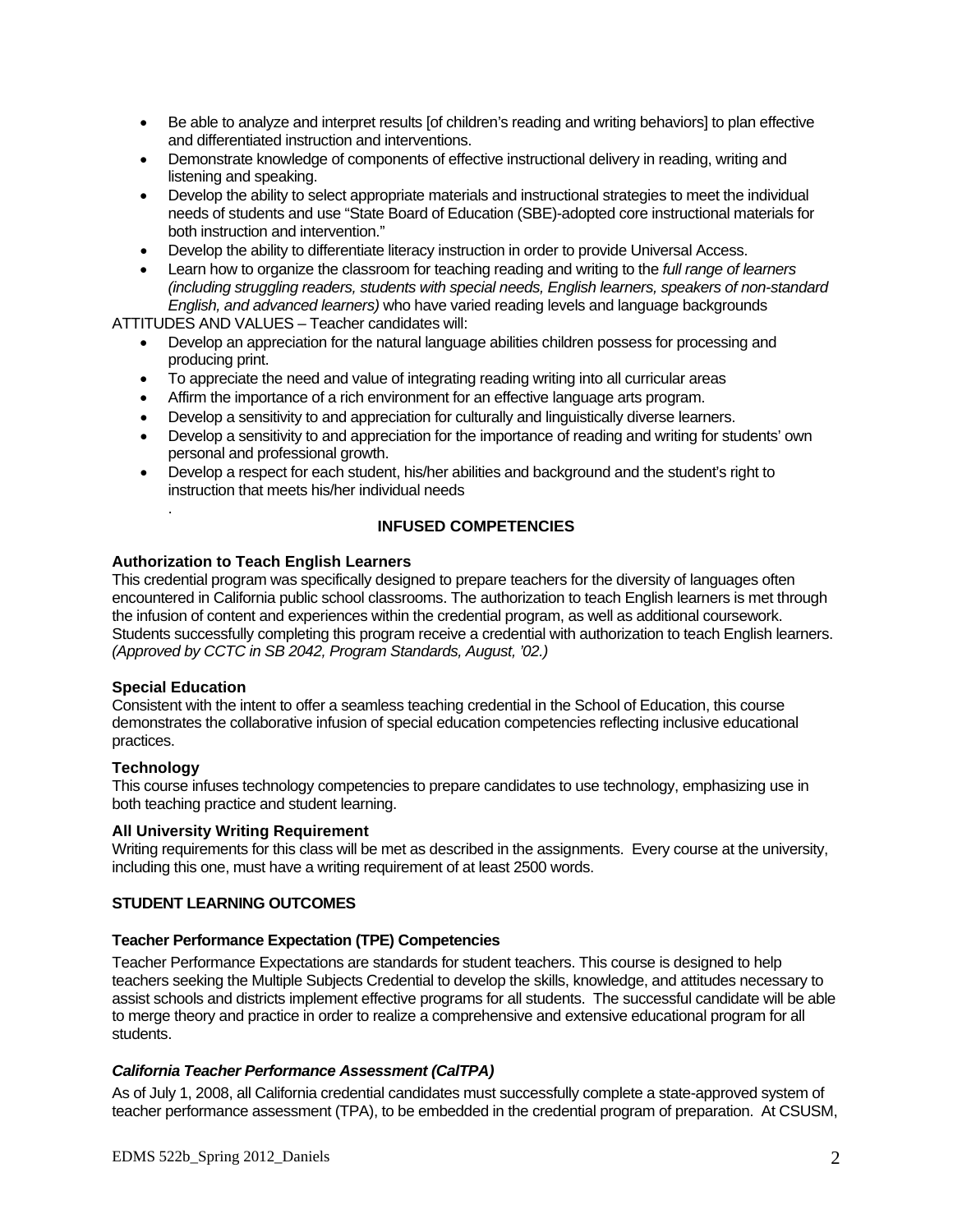this assessment system is called the "CalTPA" or TPA. To assist your successful completion of the TPA, media sites are available at www.csusm.edu/education. Additionally, SOE classes use common pedagogical language, lesson plans (lesson designs), and unit plans (unit designs) in order to support and ensure your success on the TPA, and, more importantly, in your credential program.

The CalTPA Candidate Handbook, TPA seminar schedule, and other TPA support materials can be found on the COE website provided at the website provided:

http://www.csusm.edu/education/CalTPA/ProgramMaterialsTPA.html

#### **Students with Disabilities Requiring Reasonable Accommodations**

Students with disabilities requiring reasonable accommodations must be approved for services by providing appropriate and recent documentation to the Office of Disabled Student Services (DSS). The office is located in Craven Hall 4300, and can be contacted by phone at 760.750.4905 or TTY 760.750.4909. Students authorized by DSS to receive reasonable accommodations should meet with their instructor during office hours or, to ensure confidentiality, in a more private setting.

## **CSUSM Academic Honesty Policy**

"Students will be expected to adhere to standards of academic honesty and integrity, as outlined in the Student Academic Honesty Policy. All written work and oral presentation assignments must be original work. All ideas or materials borrowed from other sources must have appropriate references to the original sources. Any quoted material should give credit to the source and be punctuated with quotation marks.

Students are responsible for honest completion of their work including examinations. There will be no tolerance for infractions. If you believe there has been an infraction by someone in the class, please bring it to the instructor's attention. The instructor reserves the right to discipline any student for academic dishonesty in accordance with the general rules and regulations of the university. Disciplinary action may include the lowering of grades and/or the assignment of a failing grade for an exam, assignment, or the class as a whole."

Incidents of Academic Dishonesty will be reported to the Dean of Students. Sanctions at the University level may include suspension or expulsion from the University.

#### **Plagiarism**

 projects and processes. Plagiarism or cheating is unacceptable under any circumstances. If you are in doubt As an educator, it is expected that each student will do his/her own work, and contribute equally to group about whether your work is paraphrased or plagiarized see the Plagiarism Prevention for Students website http://library.csusm.edu/plagiarism/index.html. If there are questions about academic honesty, please consult the University catalog.

#### **Electronic Communication Protocol**

 sent in all upper case (or lower case) letters, major typos, or slang, often communicate more than the sender Electronic correspondence is a part of professional interactions. If you need to contact me, e-mail is often the easiest way to do so at edaniels@csusm.edu. Please be reminded that e-mail and on-line discussions are a very specific form of communication, with their own nuances and etiquette. For instance, electronic messages originally intended. With that said, please be mindful of all e-mail and on-line discussion messages you send to your colleagues, to faculty members in the School of Education, or to persons within the greater educational community. All electronic messages should be crafted with professionalism and care.

Things to consider:

- Would I say in person what this electronic message specifically says?
- How could this message be misconstrued?
- Does this message represent my highest self?
- Am I sending this electronic message to avoid a face-to-face conversation?

In addition, if there is ever a concern with an electronic message sent to you, please talk with the author in person in order to correct any confusion.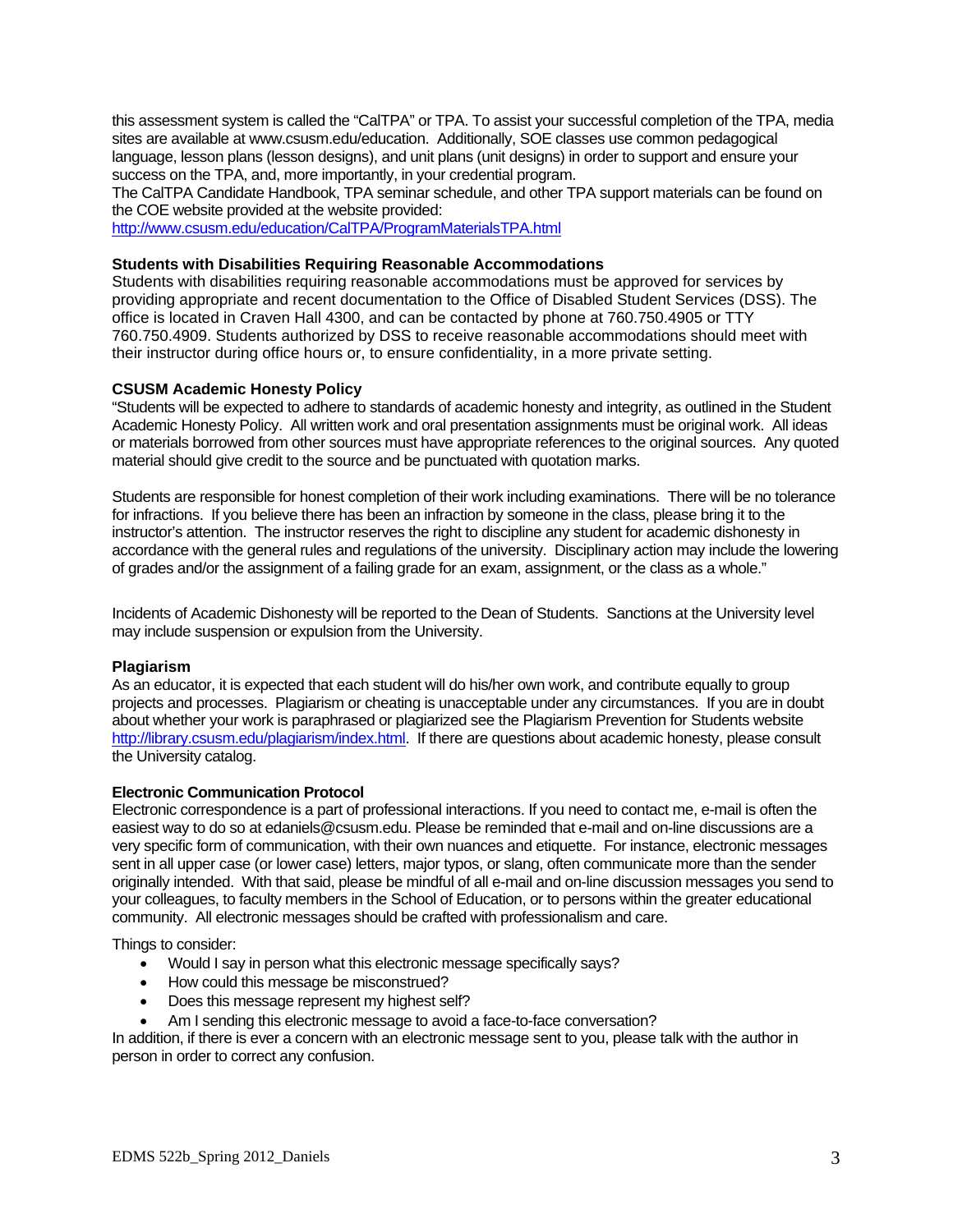## *Grading Standards (Points)*

In order to earn a teaching credential from the state of California, you must maintain a B average (3.0 GPA) and cannot receive below a C+ in any course in your teacher education program.

| А  | 93-100 | B+ | 87-89 | $C+$ | 77-79 |
|----|--------|----|-------|------|-------|
| А- | 90-92  | в  | 83-86 | C    | 73-76 |
|    |        | в- | 80-82 | $c-$ | 70-72 |

#### **School of Education Attendance Policy**

Due to the dynamic and interactive nature of courses in the School of Education, all students are expected to attend all classes and participate actively. At a minimum, students must attend more than 80% of class time, or s/he may not receive a passing grade for the course at the discretion of the instructor. Individual instructors may adopt more stringent attendance requirements. *(Adopted by the COE Governance Community, December, 1997).* Should a student have extenuating circumstances, s/he should contact the instructor as soon as possible.

**For this class,** students missing more than one class session cannot earn an A or A-. Students missing more than two class sessions cannot earn a B or B+. Students missing more than three classes cannot earn a C+. Arriving late or leaving early by more than 20 minutes counts as an absence. Notifying the instructor does not constitute an excuse. All assignments must be turned in on due date even in case of an absence.

#### **Required Texts:**

Cooper, Kiger, Robinson (2011). Literacy: Teaching Children to Construct Meaning. Australia: Wadsworth/Cengage Learning. ISBN: 978-1-111-35392-6

- Anderson, J. (2011). *Ten Things Every Writer Needs to Know.* Portland, ME: Stenhouse Publishers. ISBN: 978-157110-810-4
- Johns, Jerry. (any). *Basic Reading Inventory* (any edition). You must have access to this book, but it is permissible to check it out from the library or share it with a classmate.

*Choose one (sign up in class before you buy it):* 

Alexie, Sherman. (2007). *The Absolutely True Diary of a Part-Time Indian.* New York: Little, Brown, and Company. ISBN: 978-0-316-01369-7

- Clements, A. (2006). *Room One: A Mystery or Two.* Simon & Schuster Books for Young Children: New York. ISBN: 978-0-689-86686-9. AND *Frindle* ISBN: 978-0-439-60727-8
- Lowry, L. (2002). *Gooney Bird Greene.* Boston: Houghton Mifflin Company. ISBN: 978-0-618-23848-4. AND *Gooney Bird & the Room Mother*. ISBN: 978-0-61853230-8. (both books are short, quick reads)
- Riordan, R. (2005). *The Lightning Thief (Percy Jackson and the The Olympians, Book One).* New York: Miramax Books. ISBN: 978-0-78683865-3

Stewart, T. L. (2007). *The Mysterious Benedict Society.* New York: Little, Brown, and Company. ISBN: 978-0- 316-00395-7

#### **Recommended:**

Zarrillo, James. Ready for RICA: A Test Prep Guide (highly recommended)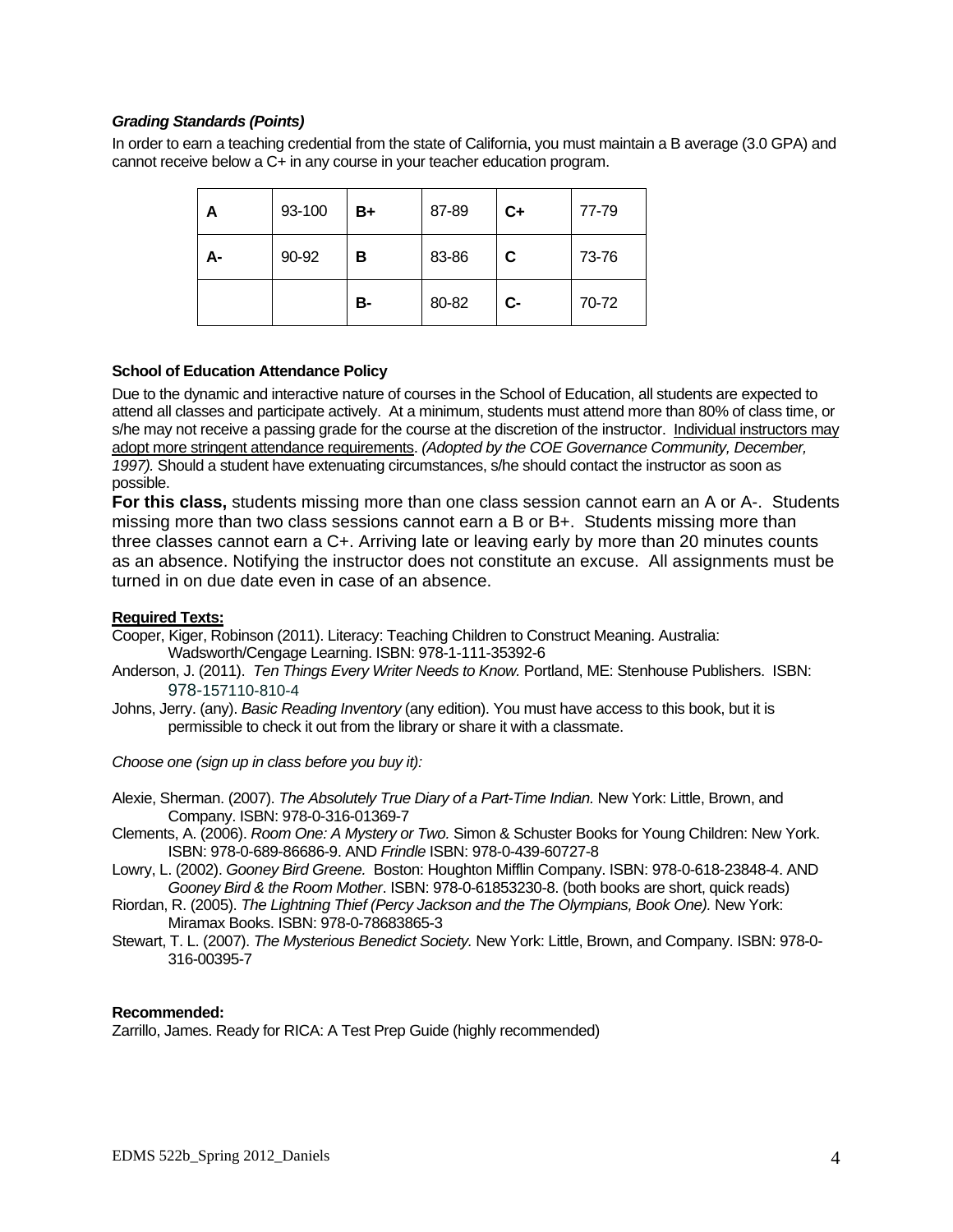#### **ASSIGNMENTS**

Students are expected to demonstrate competency in the use of various forms of technology (i.e. word processing, electronic mail, cougar courses (Moodle), use of the Internet, and/or multimedia presentations). Specific requirements for course assignments with regard to technology are at the discretion of the instructor. Keep a digital copy of all assignments for use in your teaching portfolio. Assignments are to be turned in on the due date, no exceptions.

Proofread and edit word-processed assignments prior to submission. Hand-written work is not accepted. Assignments are written in Times, size12 font, and are double-spaced. Ensure the text is errorfree (grammar, spelling), and ideas are logically and concisely presented. All citations, where appropriate, use American Psychological Association (APA) format.

| <b>Assignment</b>                                           | <b>Points</b><br><b>Possible</b> |
|-------------------------------------------------------------|----------------------------------|
| Field Observations (x 4)                                    | 20                               |
| Literacy Lesson Plan<br>Focus: Using writing in mathematics | 30                               |
| <b>Literacy Case Study</b>                                  | 35                               |
| Journal                                                     | 15                               |
| <b>Total Points</b>                                         | 100                              |

#### *FIELD OBSERVATIONS*

In both the Literacy courses (EDMS 521B and EDMS 522B), you will study topics in literacy instruction related to RICA domains. Find the list of RICA domains in the table below.

| <b>RICA DOMAINS COVERED</b>                                        |  |  |  |
|--------------------------------------------------------------------|--|--|--|
| Embedded in each area: Assessment, Universal Access/Differentiated |  |  |  |
| Instruction, Oral Language and Writing                             |  |  |  |
| Domain 1:                                                          |  |  |  |
| "Planning Reading Instruction based on Assessment"                 |  |  |  |
| Domain 2:                                                          |  |  |  |
| "Word Analysis"                                                    |  |  |  |
| Domain 3:                                                          |  |  |  |
| "Fluency"                                                          |  |  |  |
| Domain 4:                                                          |  |  |  |
| "Vocabulary, Academic Language, and Background Knowledge"          |  |  |  |
| Domain 5:                                                          |  |  |  |
| "Comprehension"                                                    |  |  |  |

You will conduct four observations of reading instruction in any content area from any of the RICA domains for your Field Observations. To complete the four Field Observations, you will observe a teacher while she/he is teaching a reading/language arts lesson. You will need to identify the literacy content that was being taught and submit your observations on the Field Observation form. Your observations should be written on the left hand side of the Field Observation form. Your observations are not judgmental but only state what you observed the teacher doing during the lesson. On the right hand side of the form, you will reflect on and analyze what you observed. Discuss what you learned from each observation about teaching literacy and make explicit connections to the literacy theory we discuss in class and you read about in the course texts.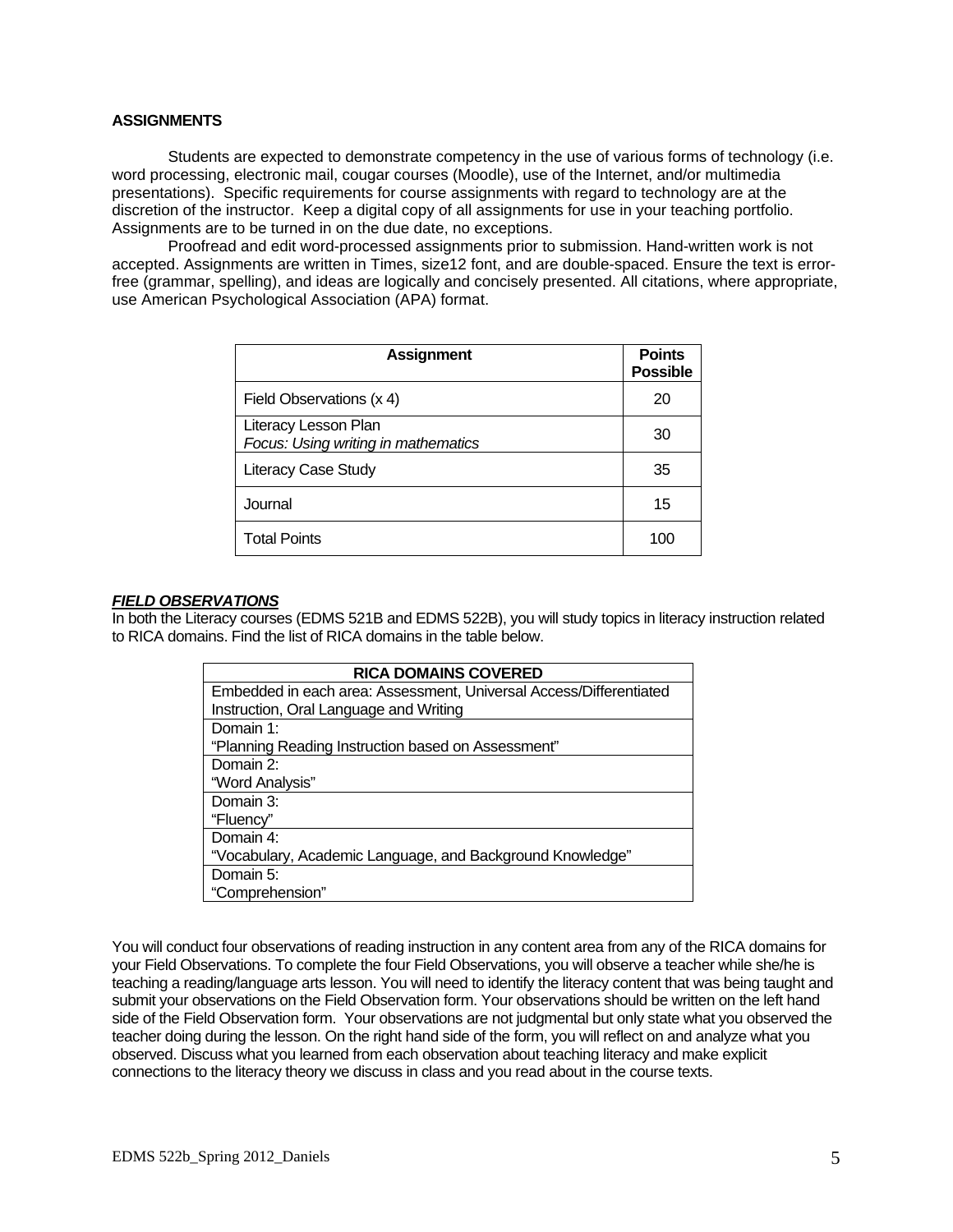Below is an example of a completed observation form. Replicate the Field Observation form on your computer. Completed forms should be no longer than one full page. Please compile all 4 forms into one document file, one after the other, and submit them as one document.

| Literacy Topic: Phonemic Awareness                 | Date: 9/17/09                                              |  |
|----------------------------------------------------|------------------------------------------------------------|--|
| Grade Level: Kindergarten                          | <b>Additional Descriptors: SEI class</b>                   |  |
| <b>Activity:</b>                                   | <b>Reflective Notes to Myself</b>                          |  |
| Teacher taught /B/ sound using picture cards and   | While observing this lesson, I realized that the           |  |
| the pocket chart. The students sat together on the | teacher was teaching the RICA content area of              |  |
| carpet as a whole group. The teacher asked the     | phonemic awareness. I learned that phonemic                |  |
| students to help him place the picture cards that  | awareness can be taught directly and effectively           |  |
| represented words starting with /B/ in the pocket  | in a whole group when the teacher uses                     |  |
| chart. The teacher also used some words that       | interactive activities like this sorting activity. In this |  |
| were Spanish-English cognates, (ball/bola). Some   | lesson, I noticed that the children were engaged in        |  |
| pictures represented words starting with other     | identifying the /B/ sound. I think that they enjoyed       |  |
| letter sounds and so the students had to decide    | making the matches between /B/ and the picture             |  |
| which ones did and which ones did not go in the    | cards and know that it is important because                |  |
| pocket chart. The teacher then had them look for   | connecting graphemes to the phonemes they                  |  |
| word cards that matched with the /B/ picture       | represent is essential in terms of developing              |  |
| cards. Then, the teacher had the students work at  | phonics knowledge. When I saw the teacher                  |  |
| their tables sorting small objects that did begin  | making use of cognates to support ELLs, I                  |  |
| with /B/ into one column on their worksheet and    | realized how do-able that is. I learned that sorting       |  |
| items that did not begin with /B/ into the other   | activities are an effective way to get children            |  |
| column.                                            | engaged actively in their learning. The teacher            |  |
|                                                    | also began making connections between the                  |  |
|                                                    | sounds, the pictures, and the words, which                 |  |
|                                                    | teaches them that print carries meaning. I think           |  |
|                                                    | that the next step for them is learning to identify        |  |
|                                                    | letters in print and then to realize that the order of     |  |
|                                                    | letters dictates what word it is.                          |  |

# **FIELD OBSERVATION FORM SAMPLE**

# *LITERACY CASE STUDY*

The Literacy Case Study is described in detail in the Literacy Case Study Handbook provided on our Cougar Courses site. You will conduct a literacy assessment with one child who is a struggling reader, analyze and interpret the resulting data, and describe the child's strengths and needs in reading. You will develop recommendations in the form of specific instructional strategies that support the child's progress in reading. The case study child **must** already be reading, and we recommend that you choose someone in the upper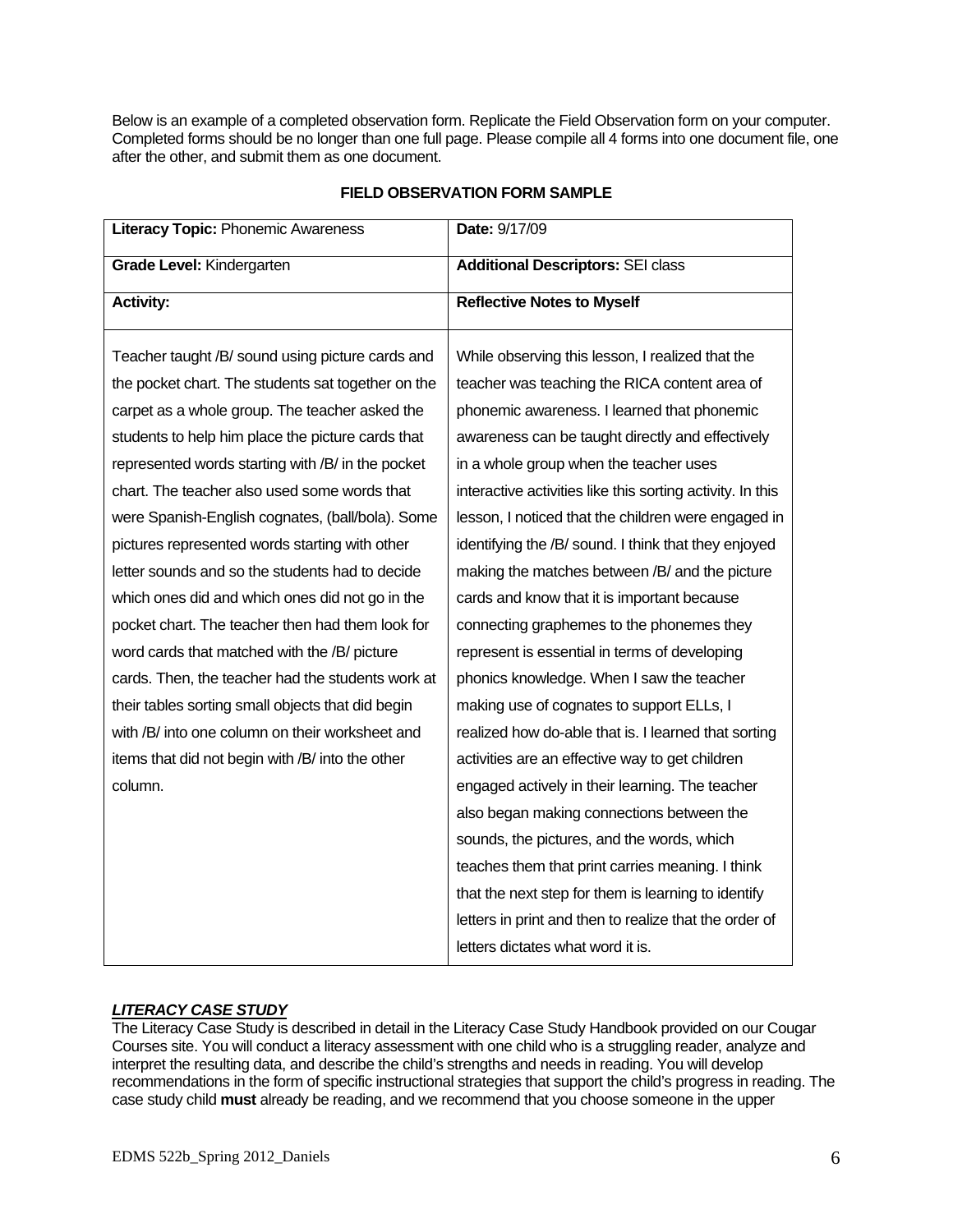elementary grades who is reading below his/her current grade level. The completed assessment forms are placed in an appendix that is handed in to the professor hard copy. A parent permission (consent) form must be included in the appendix. We will discuss this assignment in-depth in class.

# *MATHEMATICS/WRITING LESSON PLAN—2 parts*

Part One: You will **write one lesson plan** (20 points) for both your math methods course (EDMS 543b) and your literacy methods course (EDMS 522b). You will *integrate math and writing into one lesson by teaching a mathematics concept and using writing in the service of the mathematics learning*. Remember that it is essential that you explain how you will explicitly teach the craft of writing in this lesson (do not merely assign a writing task). Use the lesson design format that Corey Espeleta will give you in EDMS 543b (and is also found on the CC for 522b) and turn the same lesson plan in for both classes. You will work with one or two other people (choose partners who are in the same grade level for the practicum experience).

*Use the prompts below to guide your thinking as you write the lesson plan.* 

- Integrate *CA Content Standard(s) OR Common Core State Standards, learning objectives, and assessments* so that each connects to the preceding element.
- Into: Describe what you will do prior to teaching the lesson to connect to students' prior knowledge and to engage them in the topic. Describe instructional strategies and student activities.
- Through: Write a detailed instructional plan of what you will do when teaching the reading lesson.
	- What will you do for each of the following steps of instruction?
		- o Modeled Instruction: (also known as "I do" or "Into") Describe your instructional strategies and explain what the students will do
		- o Shared Instruction: (also known as "We do" or "Through") Describe your instructional strategies and explain what the students will do
		- o Independent Practice (also known as "You do" or "Beyond") Describe how you will support students as they work independently to apply their new learning in a practical context

Part Two: *Reflection on Lesson Implementation* (10 points) – After you teach your lesson, you will reflect on your teaching. The reflection will be due after the implementation of the lesson in your practicum class on a date that you will specify in class. Cooperating teacher observation forms and student sample work must be submitted with your reflection. You will sign up to present your reflection in class, and it will be due on the day of your presentation.

A few prompts for this reflection are:

- What went well and what could be done differently? Did students learn what they were supposed to learn? What evidence of learning do you have? What does the evidence tell you?
- How did your teaching strategies enhance student learning**?** What were the strengths and weaknesses of your teaching strategies? What difficulties in learning did you observe? What did you do to overcome such difficulties? If manipulatives were used, were they effective? Why or why not? If you put students in groups, how did group members interact? If a worksheet was given, how did it help or fail to facilitate learning? If you allowed student presentations, how did students share their ideas? How did other students respond to the presentations?
- Why did you make particular moment-to-moment decisions in your teaching moves? What were the effects of these moves? For example, you planned to encourage Jason to talk, but Cassidy raised a question in the middle of the lesson. You decided at that moment to pursue Cassidy's question instead of asking Jason to share his ideas. Why did you change your mind and take a detour? It is not sufficient to just say that Cassidy's question was important. You need to explain why the question was important and how the class responded to it.
- How did the writing portion of the lesson increase, enhance, and/or support the mathematics learning?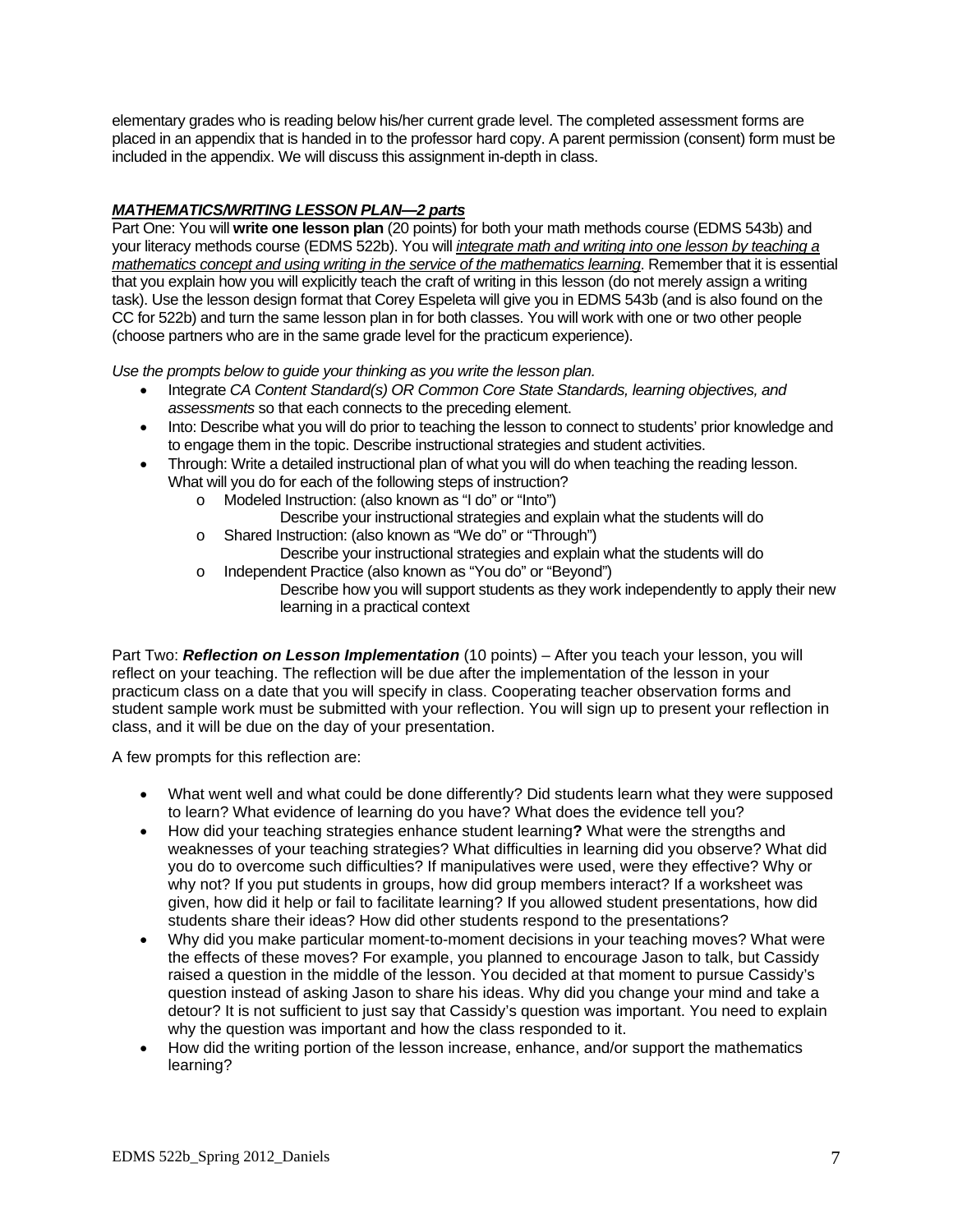## *JOURNAL*

 from class sessions. You will read each week's readings and respond to them in the journal. You may on the topic. Bring your journal to class each week because we will share the journals with each other You will engage in an ongoing discussion with your professor and your classmates about the readings and how they connect to our in-class discussions as well as your field experiences. Continue the journal you began in EDMS 521b, and your reading notes may be separate or included with your notes focus on one theme you notice or a question you have. Or you may respond with your overall thinking and respond to each other's writing.